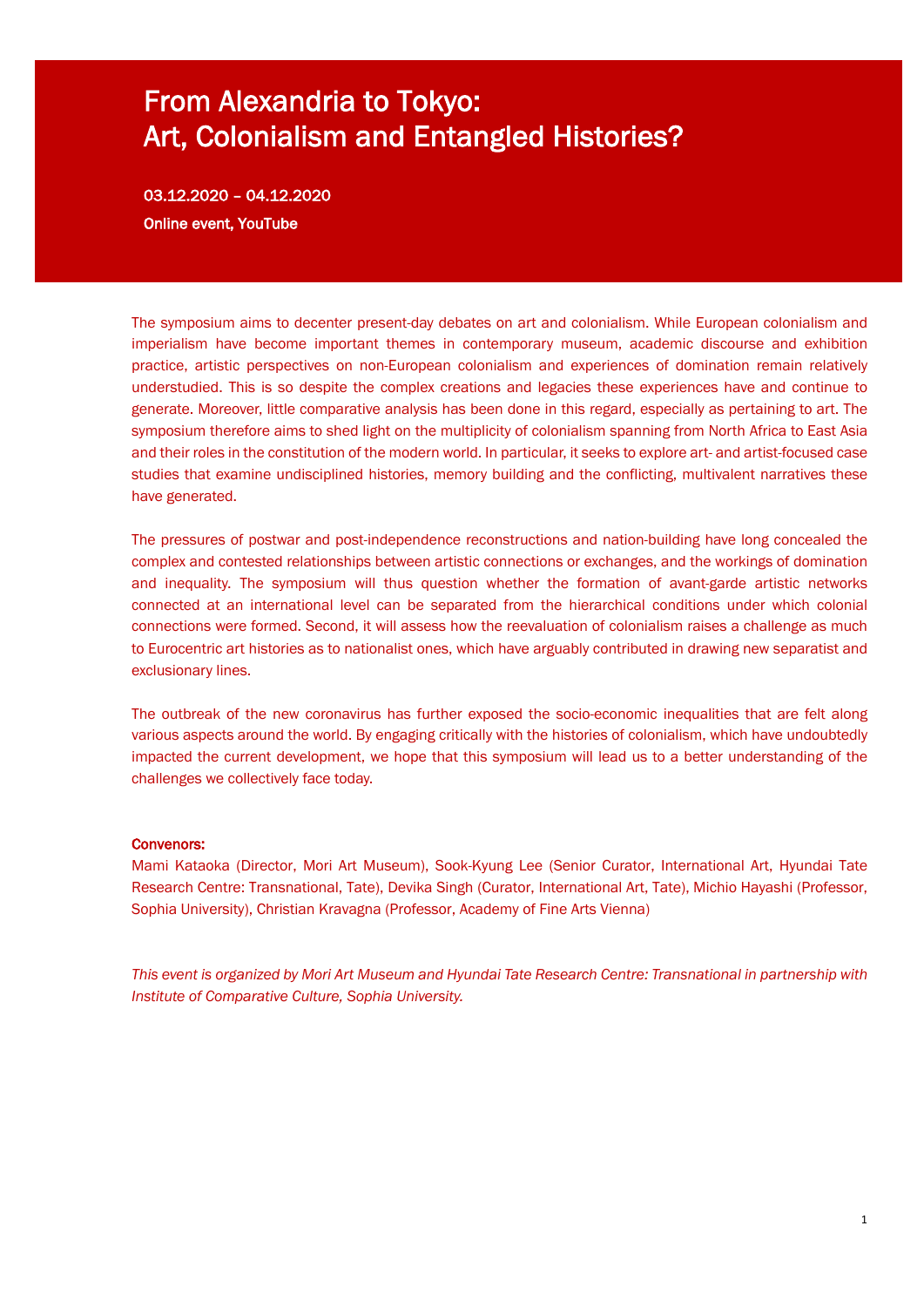# DAY 1: Thursday, December 3, 2020

Opening Remarks Mami Kataoka (Director, Mori Art Museum)

# Panel 1: Between Nationalism and Cosmopolitanism

**9:00 - 10:30** (UTC)

# Moderator:

Devika Singh (Curator, International Art, Tate)

# Sensory Topography: Bodies, Artist Networks, and the Interwar Ballet Russes

Fusako Innami (Assistant Professor at School of Modern Languages and Cultures, Director of Research at Durham University)

In *Shanghai* (1931) by the Japanese writer Yokomitsu Riichi, the individual body is depicted as a literal embodiment of the grotesquely expanding borders of the Japanese empire amid its ambivalent position within Asia. Around the same period, Japanese dancer Komaki Masahide, who had arrived in Shanghai via Harbin and later contributed to the postwar ballet boom in Japan, danced for the Shanghai Ballet Russes, often at the Lyceum Theatre. This venue was founded in 1930 in the French concession area of international settlement, where prominent figures, such as Margot Fonteyn, danced. While those individual dancing bodies were inseparable from the colonial sense of the nation, including their involvement with national officials and representations, they embodied the theatrical space through their collaborative artist networks beyond the nation. As part of a larger project to develop an understanding of embodied practices in cross-cultural interactions and collaborations, this paper explores the idea of the embodied experience, particularly when transferred and circulated across geographical boundaries, and focuses on Komaki and the Shanghai Ballet Russes. With an emphasis on Komaki's memoirs, this paper aims to explore embodiment as a continuous practice to potentially rewrite the existing topography through sensory experiences.

# Japanese Traditional Arts as the Connecting Link. Transnational Analysis of the Network of Japanese Ultranationalists and Indian Anti-Colonial Revolutionaries

Helena Čapková (Associate Professor in Art History at Ritsumeikan University, Visiting Lecturer at Waseda University)

Under the scaffolding of Japan's own colonial construction, recent research uncovered an energetic operation of transnational networking that served to conceal anti-colonial activities within Japanese territory, calling it a refuge for the activists. Among them were artists whose unexpected encounter in Japan led to some extraordinary collaborative projects, such as the Golconde dormitory in Pondicherry (1935 -1942) – the first modernist building in India. This paper aims to shed light on two interconnected case studies that commenced in Japan but developed in India, and thus link two colonial narratives that are rarely associated with one another: Japanese imperialism and related Pan-Asianist activities and the struggle for Indian independence. The case studies will develop from the Japanese stay (1916-1920) of French painter and occultist, Mirra Richard (1878-1973, later the Mother of Pondicherry) under the auspices of the ultranationalist group, the Black Dragon Society (founded in 1901). The connection between Tokyo and Pondicherry was subsequently built upon personal networking among the members of Garakutashu (1919-1940). This circle of collectors practicing traditional Japanese arts was unusually open to foreign members and as such became a hub fostering transnational encounters in arts and possibly, intelligence exchange. The members included Czech/American designers Antonin (1888–1976) and Noémi Raymond (1889–1980) and Keshoram Sabarwal, a journalist associated with Indian revolutionary *Rash Behari* Bose (1886-1945). Transnational methods used for this research allow for a disentangling of histories that were otherwise treated in isolation, as parts of different, even local, historical and art historical narratives. Some,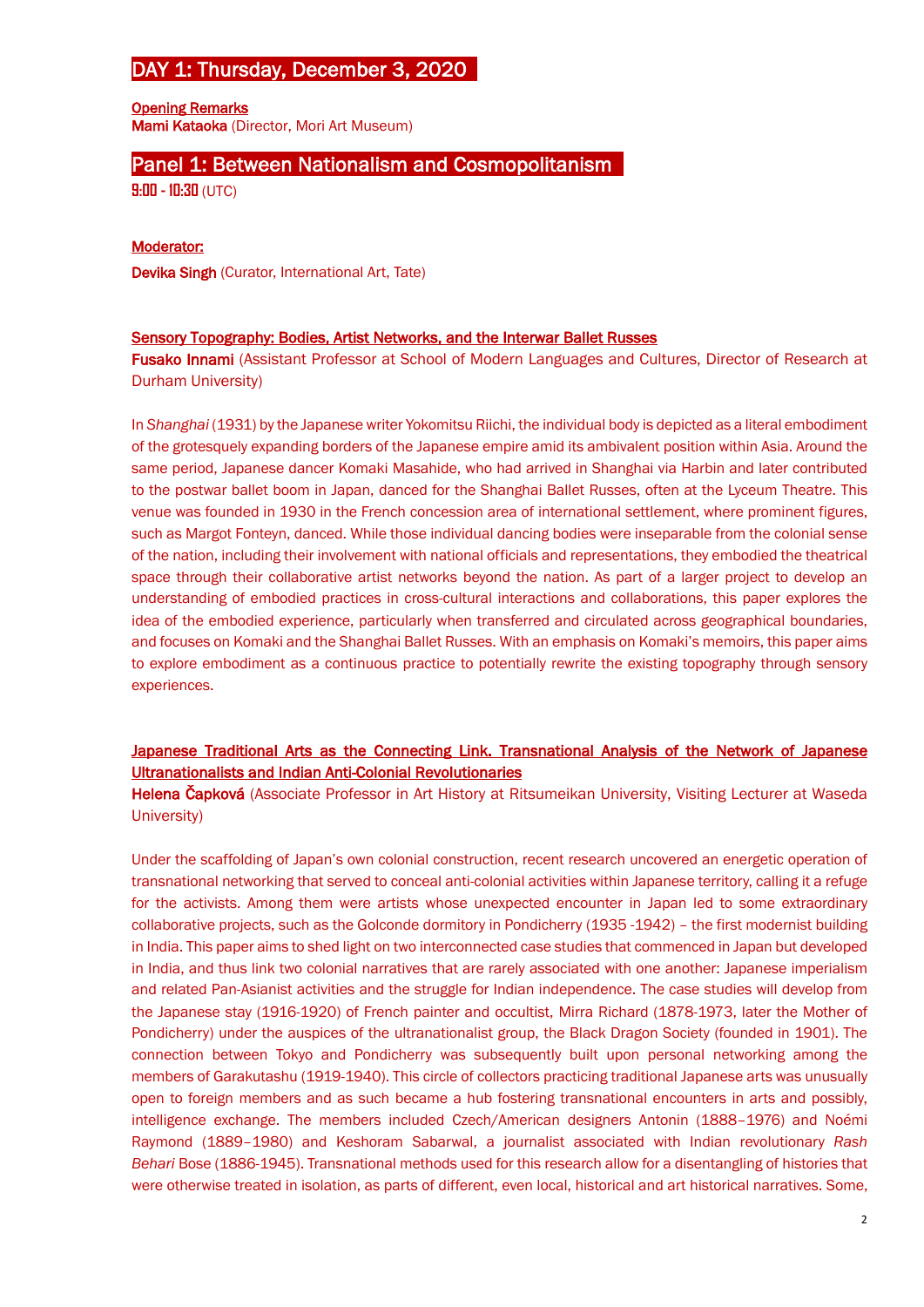### Indian Nationalism and the Making of 'Modern' in Sri Lankan Art

Sanathanan Thamotharampillai (Senior Lecturer in Art History at University of Jaffna, Co-Founder of Sri Lanka Archive for Contemporary Art, Architecture, and Design)

The written art history of Sri Lanka maps modernist art practices in Sri Lanka as a consequence of westernization. But the material evidence, newspaper accounts and exhibition histories reveal how through ideological and aesthetic choices, India and its freedom movement became a counter current to the westernizing threads in Sri Lankan culture in general and art practices in particular. Hence, the mechanics of churning out a 'new art' from British colonial culture after 1920, was largely governed by the influence of Indian intellectualism. Apart from the visits by the Indian National congress leaders, exhibitions of works by artists of the Bengal school and Santiniketan had electrified the city-based local art practices and opened up debates on 'new eastern art' or 'national art'. In this context, Rabindranath Tagore's visits to Sri Lanka in 1922 and 1934 were crucial. One of the direct impacts of this current was the formation of the Ceylon Art Club (1921) and Sri Palee College (1934) in Colombo, and Kala Nilayam (1934) in Jaffna. Later, many of the Ceylon Art Club artists joined photographer Lionel Wendt in the formation of the country's most charismatic modernist art collective known as '43 group.' These developments formed an alternative to existing urban art derived from the ideals of Victorian academicism. Meanwhile, unlike the Bengal school, artist groups in Sri Lanka in this period displayed less insular and more cosmopolitan attitudes. This paper attempts to unpack the creative tension that was produced by the Indian Nationalist movement in the making of 'modern' in Sri Lanka art.

# Panel 2: The Cold War, Liberation and Modernism

**11:00 - 12:30** (UTC)

### Moderator:

Christian Kravagna (Professor, Academy of Fine Arts Vienna)

# The Impossible Empire: the Global South, the Cold War, and the Republic of China in the Taiwanese Art **Collection**

#### Nobuo Takamori (Curator)

In 1949, when the Kuomintang Party retreated to Taiwan (officially the Republic of China, R.O.C), a former Japanese Colony, following the Chinese Civil War, an 'Impossible Empire' began ruling over this tropical island. The R.O.C., also known as "Free China" during the Cold War, tried to project its political and cultural influences on the Global South. From Southeast Asia's Chinese communities, to R.O.C.'s agricultural missions on the African continent, the Taipei government tried to project an image of itself as a "superpower". In addition, the R.O.C. government still maintained a seat as a permanent member of the U.N. until 1971 representing China. This was so despite the geo-body of R.O.C. actually being a tropical island relying on and connected with Japanese colonial modernization. As part of the practice of this research, the exhibition *The Secret South: from Cold War Perspective to Global South in Museum Collection* was unveiled at the Taipei Fine Arts Museum in July 2020. Nearly 200 artworks and documents pertaining to the Global South were selected from the collections of several public art museums in Taiwan to present the unique role Taiwan/R.O.C. has been playing since the end of the war. The exhibits ranged from Ishihara Shisan's screen painting, which depicts the people on Luzon Island in 1943, together with the Kuo Hsue-Hu's landscape works created with the technique of *nihonga* in Thailand in the 1950s, to sketches by Max Liu, who joined the Vietnam War as an engineer in the 1960s. In addition, the exhibits included artworks by Chinese Southeast Asian artists collected under the 'Overseas Compatriot' policies. During the Cold War, the island nation of R.O.C. upheld the Greater China ideology, and the Taipei Government endeavoured to project its influence on Chinese communities globally. Meanwhile, it made strenuous efforts to partake in various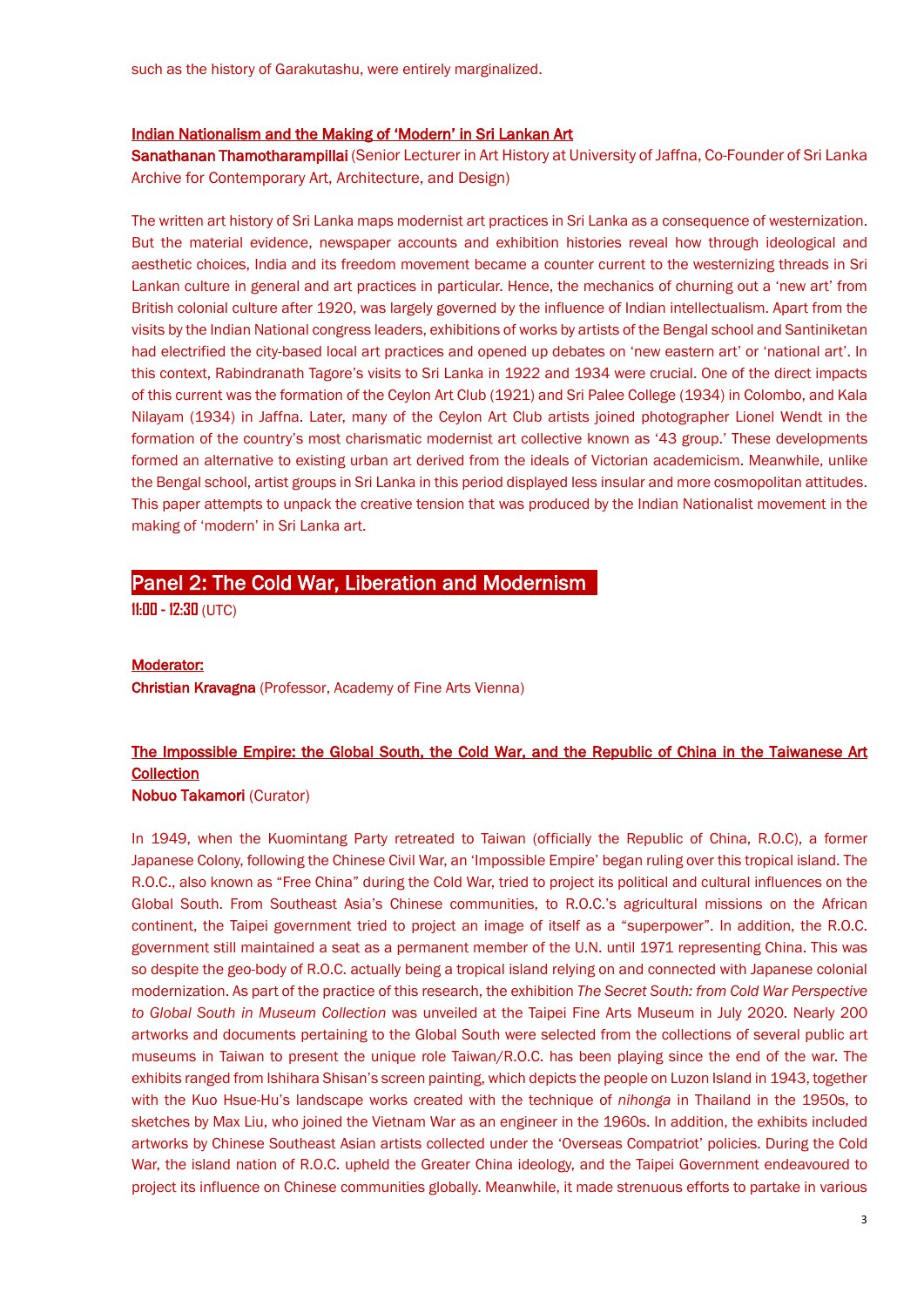military campaigns and actions, intervening in the civil war of Indonesia, setting up intelligence headquarters in northern Thailand, and building a Chinese-style palace for the dictator of the Democratic Republic of Congo. The story of the 'Impossible Empire' is deeply connected to its cultural colonialism in Taiwan and the projection of its influence worldwide.

### Shifting Art Constellations and the Non-Aligned Movement in Egypt

Nadia Radwan (Assistant Professor of World Art History, Institute of Art History, University of Bern)

This contribution examines the effects of the political imaginaries generated by the Non-Aligned movement on art and exhibition practices in postwar Egypt. By focusing on the aftermath of the Bandung Conference, it questions the artistic dimensions of new alliances between Egypt, India, Mexico and Yugoslavia, and their repercussions on artistic approaches and cultural policies. It proposes to investigate how Nasserist ideologies regarding Afro-Asian solidarities were generated by cultural state projects, such as art biennales. For instance, what role did the Alexandria Biennale play in reconfiguring new geographies of power and in activating anti-imperialist discourses? In that perspective, it also suggests to take a closer look at the potentialities of social realism produced by artists belonging to the Egyptian Group of Modern Art. How can the multiple translations of a "revolutionary art" inform us about emancipation? Did the representations of new topics, such as peace, hunger, poverty, Africa or the nationalization of the Suez Canal operate as metaphors of anti-colonial struggle, as instruments of state propaganda or as a means towards artistic freedom and liberation? Overall, this contribution aims to interrogate how reimagined identities as both national and transnational were constitutive of Egyptian modernism in the context of the Cold War.

# Imagined Solidarities: Soviet Involvement in the Struggle for Progressive Realist Art in Postcolonial North Africa

Maria Mileeva (Associate Lecturer at The Courtauld Institute of Art)

This paper examines contacts between artists, art schools, and exhibitions, with the aim of disentangling the relationship between decolonisation and the influence of socialism in North African culture. Following a period of artistic dependency on Western modernism, the Soviet Union provided a non-capitalist and anti-imperialist model of creativity for newly liberated states. It did not prescribe an aesthetic formula, but encouraged the development of a new national art, which was closely tied to local traditions. This paper examines modern North African art through the prism of Soviet-African relations and socialist internationalism. The work of Egyptian artists Hamed Owais, Inji Aflatoun, and the sculptor Gamal El Sagini, who received a gold medal at the 1957 International Festival of Youth, will be used to explore the construction of new artistic identities in postcolonial North Africa and their relationship with the USSR. It will argue that Egypt's joining of the Non-Aligned Movement in 1961, can be seen as a way of leveraging Soviet position of dominance in the region.

# Russification Project

### Zeigam Azizov (Artist, Philosopher)

Zeigam Azizov's contribution explores the question of Russification as colonial domination. Russification refers to how the Russian Empire, and later the Soviet Union, used the Russian language for the domination of former colonies, which were later united as satellite socialist republics during the Soviet era. After the fall of the USSR in 1991, this process continued as a 'de-Russification' and endures to this day. Insights will be gleaned through the understanding of this phenomenon, both as the subject of study, as well as through a critical revision in artistic and philosophical terms. This will show how the end of one process gives rise to the beginning of another. The process of Russification existed as a political project to expand the influence of the Empire and continues after the fall of the Soviet Union through discourses in the media and elsewhere. Azizov will discuss artworks, critical essays and auto-biographic material based on his research in this area.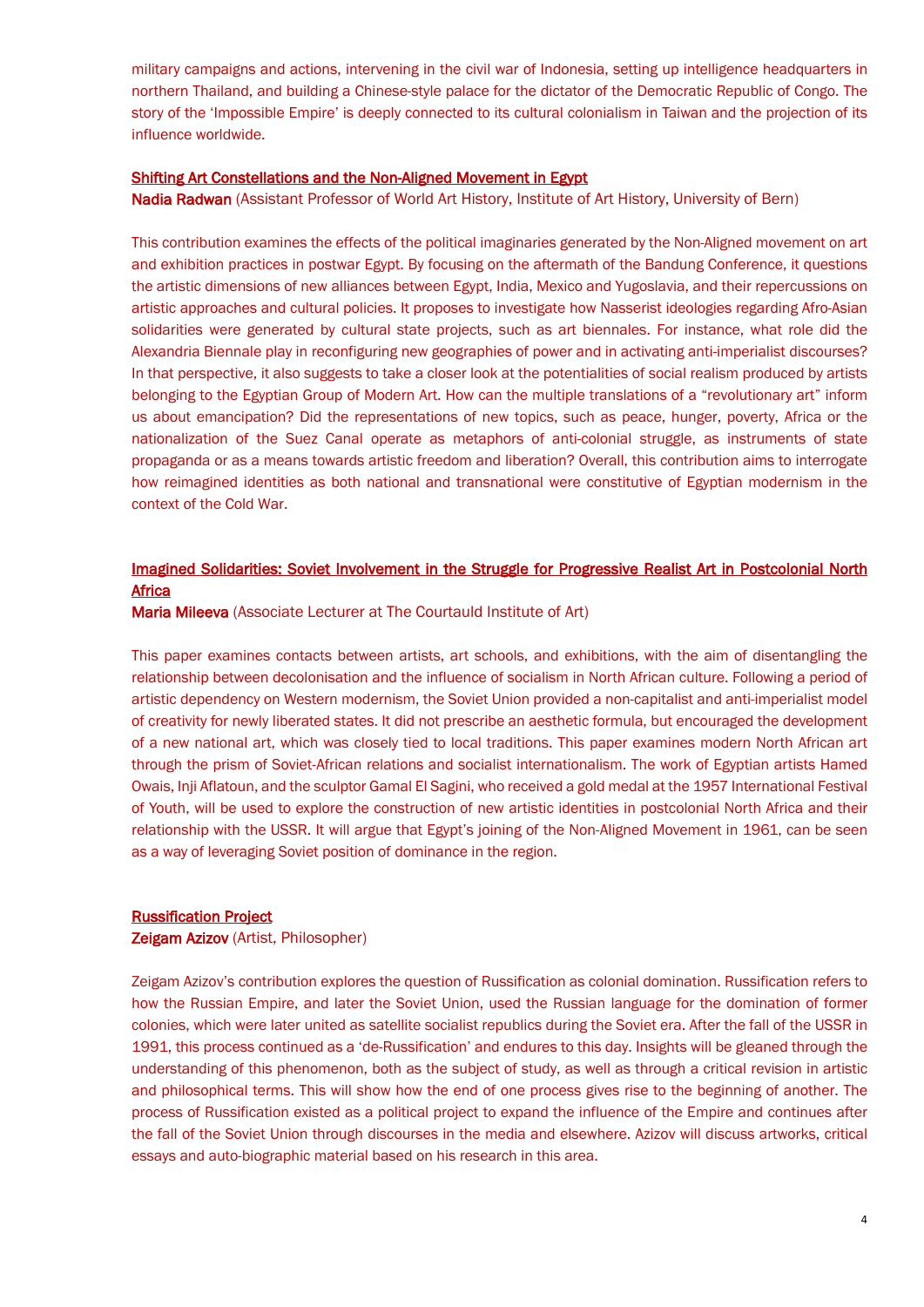# DAY 2: Friday, December 4, 2020

### Opening Remarks

Sook Kyung Lee (Senior Curator, International Art, Hyundai Tate Research Centre: Transnational, Tate)

# Panel 3: Multiplicity of the Postcolonial

**9:00 - 10:30** (UTC)

Moderator:

Michio Hayashi (Professor, Sophia University)

#### Dictionaries and Aporias – Some Notes on Southeast Asia and Japan

Tzu Nyen Ho (Artist)

Since 2012, Tzu Nyen Ho has been working on *The Critical Dictionary of Southeast Asia* (CDOSEA), an ongoing project driven by the heterogeneity of the region known as "Southeast Asia". CDOSEA consists of an algorithmically edited *Abécédaire* of the region, made up of video materials appropriated from online sources and recombined in endless variations. It can be said that CDOSEA has been born out of a basic (formal) question: what constitutes the unity of a region that has never been unified by language, religion or political power? Since 2017, Tzu Nyen Ho has been researching the wartime thoughts and activities of the Kyoto School of philosophers, using it as a lens to understand Japanese history from the 1930s to the 1940s. So far, this has resulted in two projects. The first was an untitled live concert/workshop/reading at the Gwangju Biennale 2018, done in collaboration with the musical group FEN and South Korean singer Park Minhee. The second was the installation *Hotel Aporia* (2019). In this talk, Tzu Nyen Ho attempts to think through the historical and formal inter-connections between these two lines of research that seem to have nothing in common.

### Tomiyama Taeko as "Returnees' Art": Is East Asian Postcolonial Art History Possible?

Hiroki Yamamoto (Assistant Professor at Graduate School of Global Arts, Tokyo University of the Arts, Parttime Lecturer at the Department of Arts and Crafts, Kyoto University of Art and Design)

A painter born in Kobe in 1921, Tomiyama Taeko has created works interrogating Japan's war responsibility. Her father was sent by the British company Dunlop to Darien and Halbin, both of which were under Japanese rule at the time, where the artist spent her youth. Tomiyama has repeatedly said that this experience informed her identity as an artist (e.g., Tomiyama 2009). She also visited Korea, which was a colony of Imperial Japan, and witnessed "the violent treatment of a young Korean by Japanese soldiers [which] left a strong impression on her" (Rebecca Jennison 2003: 187). At the same time, Tomiyama found that "the behaviors of the Japanese toward Koreans and the Chinese were quite similar to those of the British toward the Japanese workers working at her father's company" (Manabe Yuko and Kaneko Takeshi 2017: 109). Here, "an ambivalent status" (Miyamoto Yuki 2010: 72) characterizing Japanese colonialism, which Tomiyama astutely detected, appears. This status, it can be argued, is polarized and stems from the duality of the Empire of Japan: on the one hand it possesses an inerasable inferiority complex that the nation feels toward Euro-American counterparts as a late-comer imperial power, and on the other an arrogant discriminatory sentiment that it has toward other East Asian countries as the sole 'modern nation' in Asia. Park Yu-ha (2016) pointed out that there are very few studies on the literature of the Japanese who returned from the occupied territories and the colonies after Japan lost, and, by exploring this 'blank,' challenged the 'mainland'-centrism and the 'settler'-centrism in the history of modern Japanese literature. This paper, employing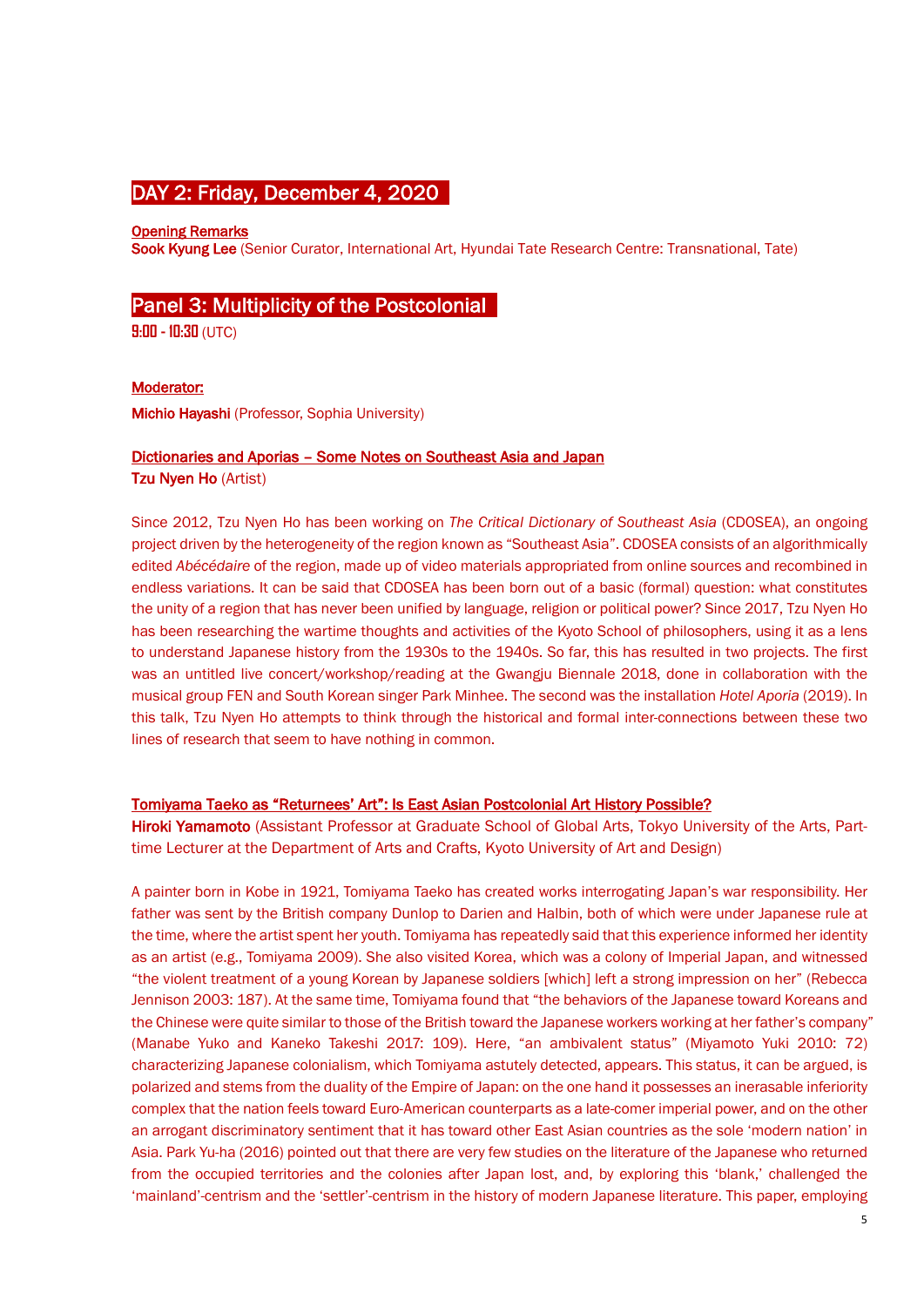Park's concept of 'returnees' literature,' reconsiders the artistic activity of Tomiyama Taeko from the perspective of 'returnees' art'. Otherwise put, it discusses the artworks of Tomiyama, who acquired the multi-layered eyes and the acute sensitivity she cultivated through the cross-border migration between the mainland and the colony (or among plural colonies), re-positioning them in the context of the postcoloniality of East Asia, which is related to but different from that of Euro-America. This paper, in doing so, aims to contribute to the construction of a postcolonial art history, specific to East Asia, transcending the binary between 'the art of the colonizer' and 'the art of the colonized.

### Many Voices

Jung-Yeon Ma (Senior Assistant Professor at Meiji University, Visiting Scholar at Tama Art University, and Toyo Correspondent of *Wolganmisool*, Korea)

The year 2019 marked the 100th anniversary of the March 1st Movement for the Korean independence from Japan. Commissioned by Seoul Museum of Art, the Japanese artist Fujii Hikaru presented *2.8 Declaration of Independence | Reading in Japanese*, which centered on the declaration of independence by Korean students in Tokyo. Keeping a critical distance from the nationalism of the colonized country, Fujii reflected on and articulated the history of imperialism of his country through the language of contemporary art. At the Korean Pavilion of the 58th Venice Biennale, the Korean artist Hwayeon Nam presented *Dancer from the Peninsula* (2019), which focused on the history of the dancer Choi Seung-hee (Sai Shoki in Japanese pronunciation, 1911-1969) who was born in the Korean peninsula and debuted in Tokyo. Illuminating Choi's art and life along with her artistic vision of East Asian dance Nam presented her imagination into history. Focusing on the multiplicity of the voices of different bodies, this paper analyzes these two works that explore the collective and cultural memories of Korea and Japan.

# Why Sculptures are *Erased*: "The Other Tokyo Tribunal" as a Clue

Nodoka Odawara (Artist, Critic)

Incidents involving the removal of monuments have been widely reported in connection with Black Lives Matter. Why are sculptures being destroyed? In this presentation, I would like to address this question by looking at the role and significance of sculptures in society, with reference to several past instances when sculptures were removed or destroyed in Japan. The Council that oversaw the removal of statues in Japan under the American occupation after World War II has been referred to as the other Tokyo Tribunal. At that time, several statues that exalted the prestige of soldiers came to be removed for "inciting hostility." In a complete turnaround of events, Tokyo came to be embellished with nude statues called "Peace." In 1972, these sculptural monuments were blown up by the East Asian Anti-Japan Armed Front. What exactly led to the bombing of these statues? I will discuss this question in connection with the problems of postwar Japan.

# Panel 4: Against the Neo-Colonial

**11:00 - 12:30** (UTC)

### Moderator:

Ming Tiampo (Professor of Art History and Director of the Institute of Comparative Studies in Literature Art and Culture, Carleton University)

From my Mouth Alone: Specters of Communication and the Materialization of Postcolonial Voices in Vietnam Pamela Corey (Lecturer in South East Asian Art at SOAS, University of London)

It could be said that postcoloniality exists in multiple states in contemporary Vietnam. The narrative of resistance to foreign occupation continues to shape the socialist telos of sovereignty and national identity, eliding the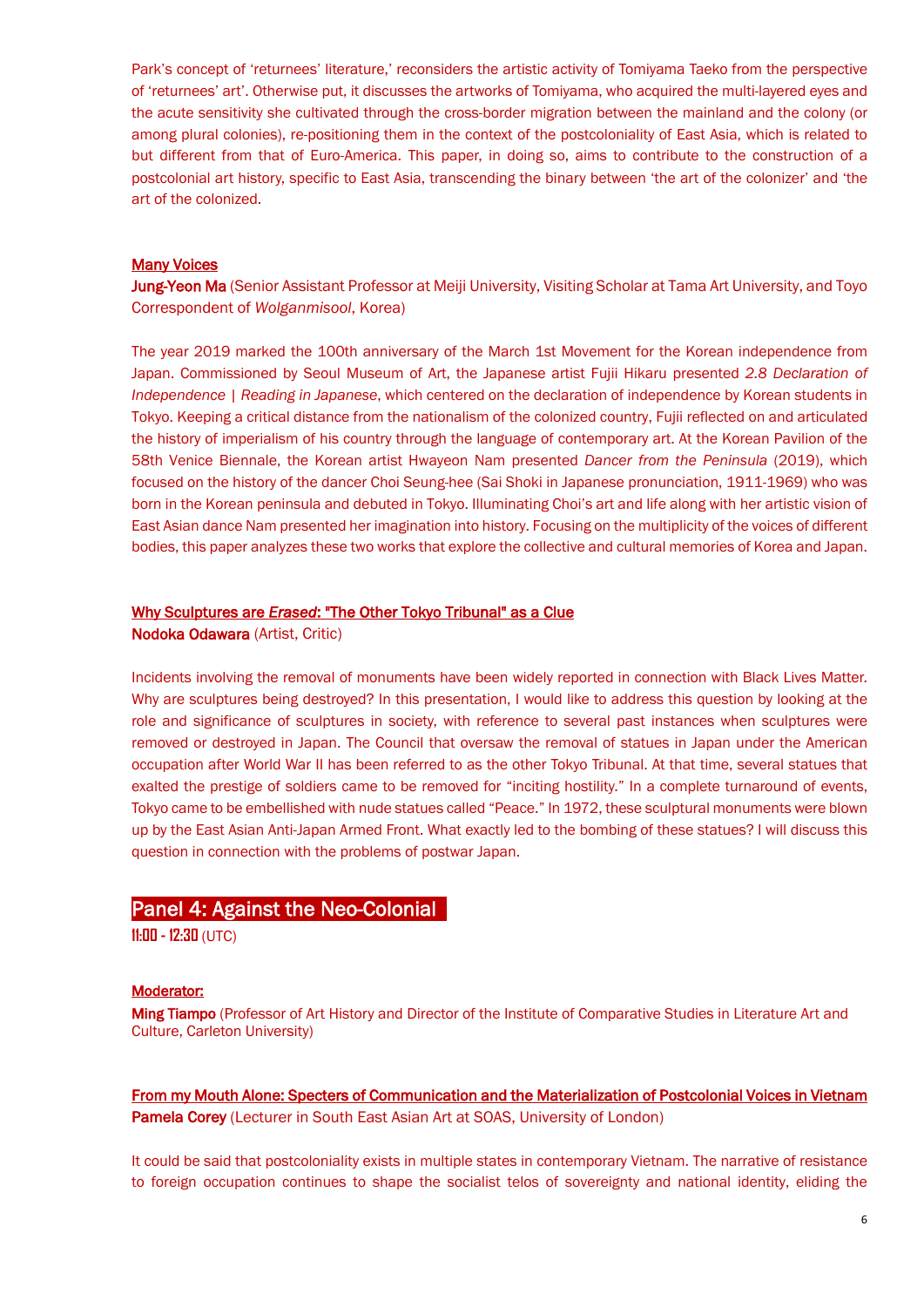complexities of the geobody's construction. These include its formation as a Chinese frontier province from 111 BCE-939 CE, its territorial partitioning as part of French Indochina, Japanese occupation in WWII, followed by what is domestically referred to as the War of Resistance against America. Yet the more uncomfortable entanglements that challenge this postcolonial narrative's territorial and teleological integrity have been forgotten or historiographically suppressed. Such subjects include human legacies found in the African corners of the former French empire, and the duality of Vietnam's postcolonial self, as colonized and as colonizer, in the case of the historical annexation of Champa. These are the respective subjects of contemporary moving image works by two artists based in Vietnam. Tuan Andrew Nguyen's four-channel video installation *The Specter of Ancestors Becoming (2019) uses the acts of letter writing and reading to channel the recovered or imagined memories of* Vietnamese- Senegalese descendants whose fathers fought for the French in the First Indochina War (1946-1954), and whose Vietnamese wives accompanied them back to Senegal. Nguyen Trinh Thi's film *Letters from Panduranga* (2015) eschews ethnography in favor of the essay film to probe the representational contours of authorship and community among the remaining Cham population in Vietnam, subjects of an ongoing condition of erasure by the Vietnamese state. Both artists stage spoken epistolary communication as a means through which writing and voice bridge time and space to imagine troubled intimacies, allegorize the postcolonial subject's relationship to the state, and reflect on the authorial function of the artist him/herself.

### Where is my Land?: Cambodia's Question in the Wake of Singapore's Neo-Colonial Endeavors -

Ana Bilbao (Lecturer in Modern and Contemporary Art at University of York)

Since its independence in 1965, Singapore has increased its land mass by 22% through land reclamation. Together with industrialization, this has transformed the city-state's weak economy of the colonized into that of a colonizing 'Asian Tiger.' Singapore's rapid expansion enabled by sand-dredging makes it the world's largest importer of this natural resource, and Cambodia's relaxed regulations relative to other Southeast Asian countries have converted it into Singapore's primary supplier. Singaporean reclaimed lands built with Khmer sand are today populated by artificial beaches, high-end malls, and real estate developments thoroughly enjoyed by the locals. Much like in traditional colonial frameworks, these spaces for amusement are constructed at the expense of the devastation of Cambodian ecosystems and the violation of the human rights of indigenous communities living along the riverbanks. It is no coincidence that sand has become a central medium in the work of a number of contemporary Khmer artists, including Khvay Samnang, Tith Kanitha, and Than Sok\*. This paper explores the neocolonial implications of sand-dredging in Cambodia through the lens of the activist artworks of Khvay Samnang. Video-performances such as *Where is my Land*? (2014) and *Enjoy my Sand* (2013-2015) offer us a dislocated glimpse into this conflicting narrative: through a contained yet highly sensorial choreography, the visual language of the former work transmits the devastating consequences of sand extractivism. The playful character of the latter invites us to share and be comfortably complicit with the colonizer's enjoyment of Cambodian natural resources.

\*Roger Nelson, ʻArt and Sand in Cambodia: Please Enjoy my Sand', *Artlink*, vol. 33, no. 4, December 2013, pp. 55-57.

# The Artist as Interloper: Embedded ethnography and artistic agency in Fang Di's videos from the fontlines of the 'Belt and Road' (2019-)

Wenny Teo (Lecturer in Modern and Contemporary Asian Art at The Courtauld Institute of Art)

Since 2017, the Pacific island-state of Papua New Guinea (PNG) has received significant economic and infrastructural investment from The People's Republic of China, after becoming one of more than 70 countries to officially join the 'Belt and Road Initiative' (一带一路) – China's multi-billion dollar plan to forge an expansive network of infrastructural connectivity, diplomatic relations and trading zones across the globe. Among the many Chinese citizens who subsequently relocated to Papua New Guinea for work was Fang Di (方迪, b. 1987), who, in addition to being an independent artist, is also a full-time employee of a Chinese state-owned construction company based in the capital city of Port Moresby. This paper will focus on a series of documentary videos that he produced in Papua New Guinea and the Autonomous Region of Bougainville in 2019, and question the extent to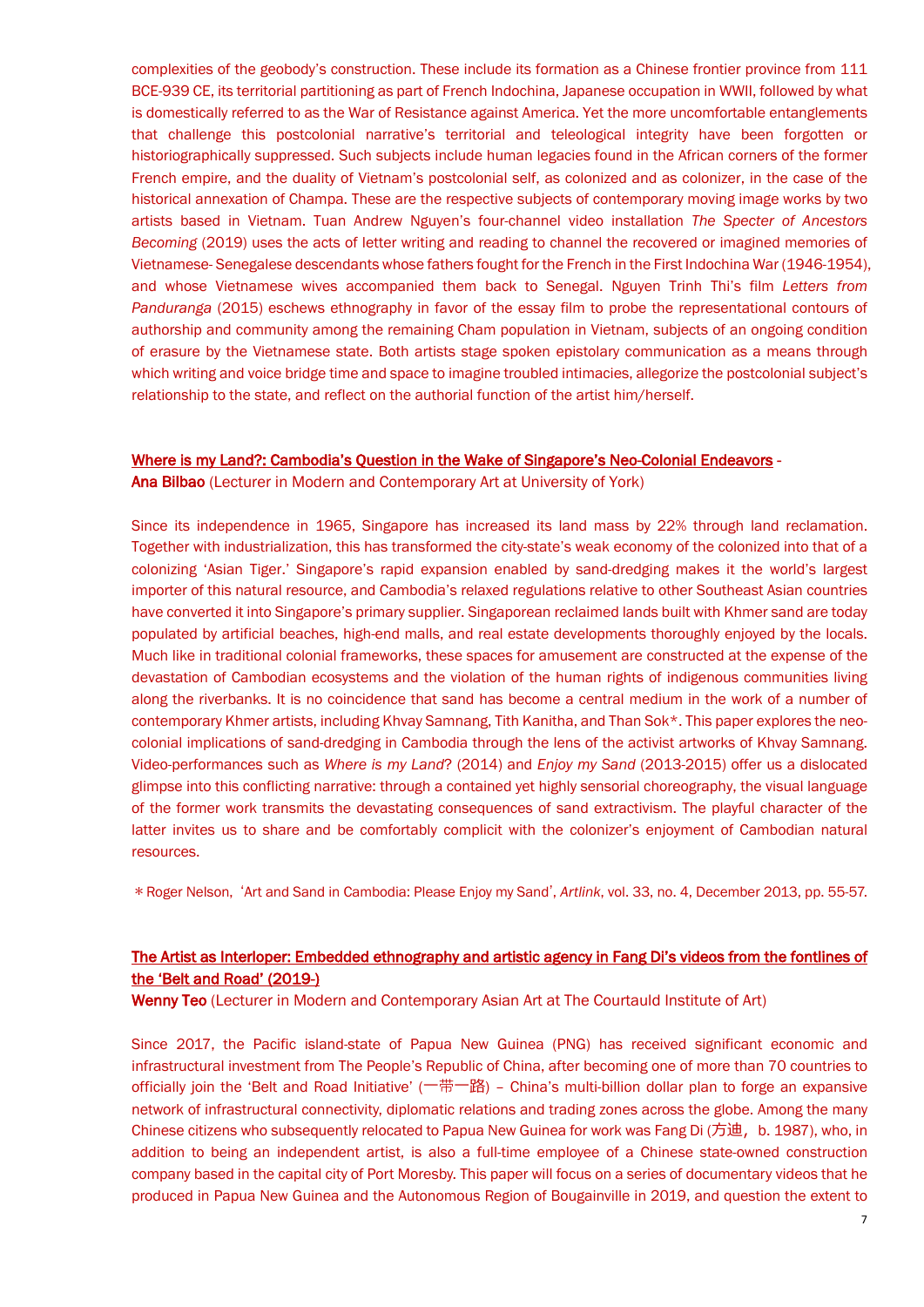which the artist succeeds in subverting the febrile visions of progress and prosperity that underlie China's neocolonial ambitions, in spite of his embeddedness within the very system of power whose mechanisms he seeks to expose.

Opening Our Ears: Listening to Japanese WWII Imperialist Histories through Contemporary Filmic Artworks Fiona Amundsen (Senior Lecturer in Photography and Art Theory at AUT University)

Drawing on and extending Māori filmmaker Barry Barclay's idea of the listening camera, this presentation explores how film-based methods that employ non-imaged off-camera audio can enable intersubjective acts of ethical listening, witnessing and remembering of WWII Japanese imperial histories\*. Referencing the work of Taiwanese artist Hsu Chia-Wei and Japanese artist Koizumi Meiro, I argue how listening to seemingly visually opaque images can disrupt sanctioned official stories and government remembering of this history, thereby creating space for counter decolonizing narratives to emerge. While Hsu's filmic methods seek to raise consciousness of obscured Japan-occupied Taiwanese historical narratives and their present-day visual manifestation, Koizumi's works function to serve as a reminder that the image of history—Japanese wartime national identity and public memory is a construct too. In this context, Barclay's listening camera methodologically frames acts of looking to that of *hearing* and then *seeing*, which establishes a decolonizing ethics of social response-ability.

\*The core notion of the listening camera is based on Barclay's statement: "I believe we might do well to further explore how to make the camera a listener. As a Māori, you are taught how to listen, you sit at the feet and open your ears. You have 'no right to know'. The knowledge is gifted to you at appropriate times and appropriate places" (Barclay 1990, 17). Barclay explored this idea and other related material in his text *Our Own Image: A Story of a Māori Filmmaker* (1990), where he contemplated how Māori ways of being could become strategies for decolonizing storytelling through documentary filmmaking.

# **Biographies**

# DAY 1: Thursday, December 3, 2020

# Opening Remarks

# Mami Kataoka

Director, Mori Art Museum. Kataoka has been the Chief Curator at the Mori Art Museum, Tokyo, since its opening in 2003. Kataoka was also the International Curator at the Hayward Gallery, London in 2007-2009, the Artistic Director of the 21st Biennale of Sydney in 2018, and recently appointed as Artistic Director of the Aichi Triennale 2022. She currently serves as the 2020–2022 President of the International Committee for Museum and Collections of Modern Art (CIMAM).

# Panel 1: Between Nationalism and Cosmopolitanism

**9:00 - 10:30** (UTC)

#### Moderator:

#### Devika Singh

Devika Singh is Curator, International Art at Tate Modern. Her writing has appeared widely in exhibition catalogues, magazines and journals. Singh was previously Smuts Research Fellow at the University of Cambridge and a fellow at the Centre allemand d'histoire de l'art, Paris. She curated exhibitions at Kettle's Yard (2019-2020), the Dhaka Art Summit (2018), Duke University (2018) and the CSMVS, Mumbai (2017).

#### Speakers:

#### Fusako Innami

Fusako Innsami is Assistant Professor in Japanese and Performance Studies at the School of Modern Languages and Cultures, Durham University, UK. Her research interests include the body and the senses, intimacy, and inter-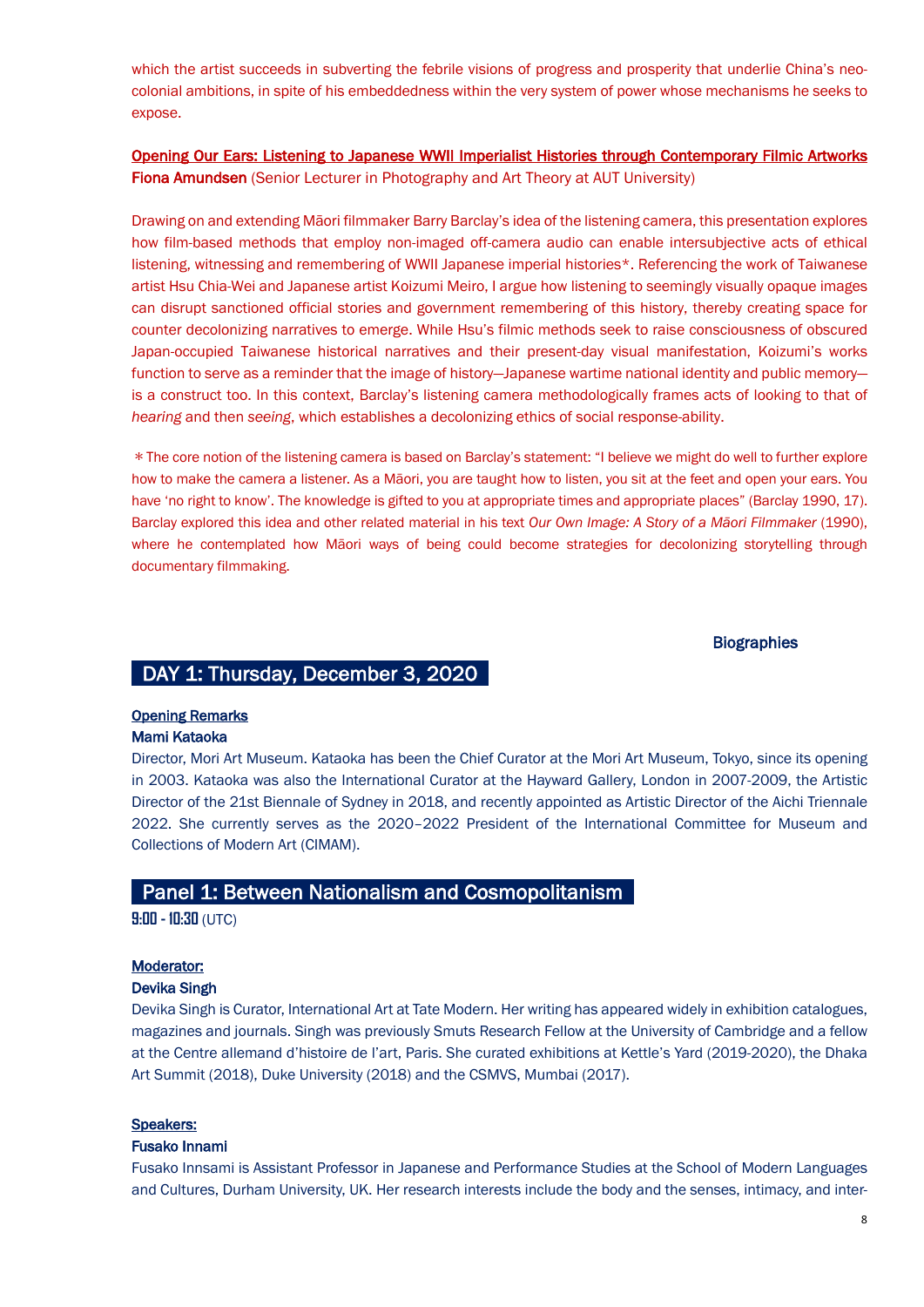media translation, including the translation of bodily experiences into language and the circulation of ideas. She is a recipient of the 2012 New Scholars' Prize (second place) from the International Federation for Theatre Research, and her commissioned works in performing arts for organizations include those at Bunkamura in Tokyo and Glyndebourne Opera in Sussex, UK. Her monograph on touch, skinship, and modern Japanese writing titled *Touching the Unreachable* is contracted with the University of Michigan Press. She received her MA from New York University and a DPhil from the University of Oxford.

### Helena Čapková

Helena Čapková is a Tokyo/Kyoto-based curator, researcher, and an art history professor at Ritsumeikan University, Kyoto. She studied transnational visual culture and Japanese studies in Prague and London. Already as a PhD candidate, she collaborated on international and interdisciplinary research projects such as *Forgotten Japonisme* (2007-2010) and later *Enchanted Modernities: Theosophy, Modernism and the Arts*, *c.1875-1960* (2013-2015) and *Bauhaus Imaginista* (2016-2019).

#### Sanathanan Thamotharampillai

Born in Jaffna, Sri Lanka, in 1969, Sanathanan Thamotharampillai is currently Senior Lecturer in the Art History Department at the University of Jaffna. Having obtained his MFA in Painting from the University of Delhi and PhD from Jawaharlal Nehru University, he co-founded the Sri Lankan Archive for Contemporary Art, Architecture and Design. He held various solo exhibitions such as *Dis/Placement*, Saskia Fernando Gallery (Sri Lanka, 2013), and *Mismatches*, Saskia Fernando Gallery (2011), and his works have been widely exhibited alongside others, including Sharjah Art Biennale (UAE, 2019), Lahore Art Biennale, (Pakistan, 2017), *Insecurities: Tracing Displacement and Shelter*, Museum of Modern Art, New York (2016-2017), and *15 Invitations*, Asian Art Archive, (Hong Kong, 2016). *Modernity and Visual in Jaffna, 1920-1990* and *Stories of Survival/Resistance: Art, Memory and Justice in Postwar Sri Lanka* (both in 2018) are the most recent among his numerous publications.

# Panel 2: The Cold War, Liberation, and Modernism\_

**11:00 - 12:30** (UTC)

### Moderator:

#### Christian Kravagna

Christian Kravagna is an art historian and curator. He is Professor of Postcolonial Studies at the Academy of Fine Arts in Vienna. He published *Transmoderne: Eine Kunstgeschichte des Kontakts* (Transmodern: An Art History of Contact) (b\_books, 2017), edited the *The Museum as Arena: Artists on Institutional Critique* (Walther König, 2001), and co-edited *Transcultural Modernisms* (Sternberg Press, 2013).

#### Speakers:

#### Nobuo Takamori

Taiwanese curator of Japanese descent currently based in Taipei, Taiwan. He is Assistant Professor at the Graduate Institute of Trans-Disciplinary Arts, National Taipei University of Arts. In 2019, he served as Researcher at the Taiwan International Arts Network, National Culture & Arts Foundation. He received his PhD in Art Studies from the National Chiao Tung University. His recent curatorial projects include *The Secret South: from Cold War Perspective to Global South in Museum Collection*, Taipei Fine Arts Museum, (Taiwan, 2020); *Everyday Life and Landscapes of the Island: Betel Nuts, Bananas, Sugar Cane, and Palms*, Tainan Art Museum (Taiwan, 2020); and *After Our Dear Country Failed*, Taipei Digital Art Center (Taiwan, 2019).

#### Nadia Radwan

Nadia Radwan is Assistant Professor of World Art History at the University of Bern, Switzerland. Her research focuses on Middle Eastern art and architecture (19th-20th century), non-western modernisms and the global museum. Her PhD entitled *Les modernes d'Egypte* (The Moderns of Egypt) (Peter Lang, 2017) was published and she is currently working on her second book about concealed visibilities and the politics of abstraction in the Middle East.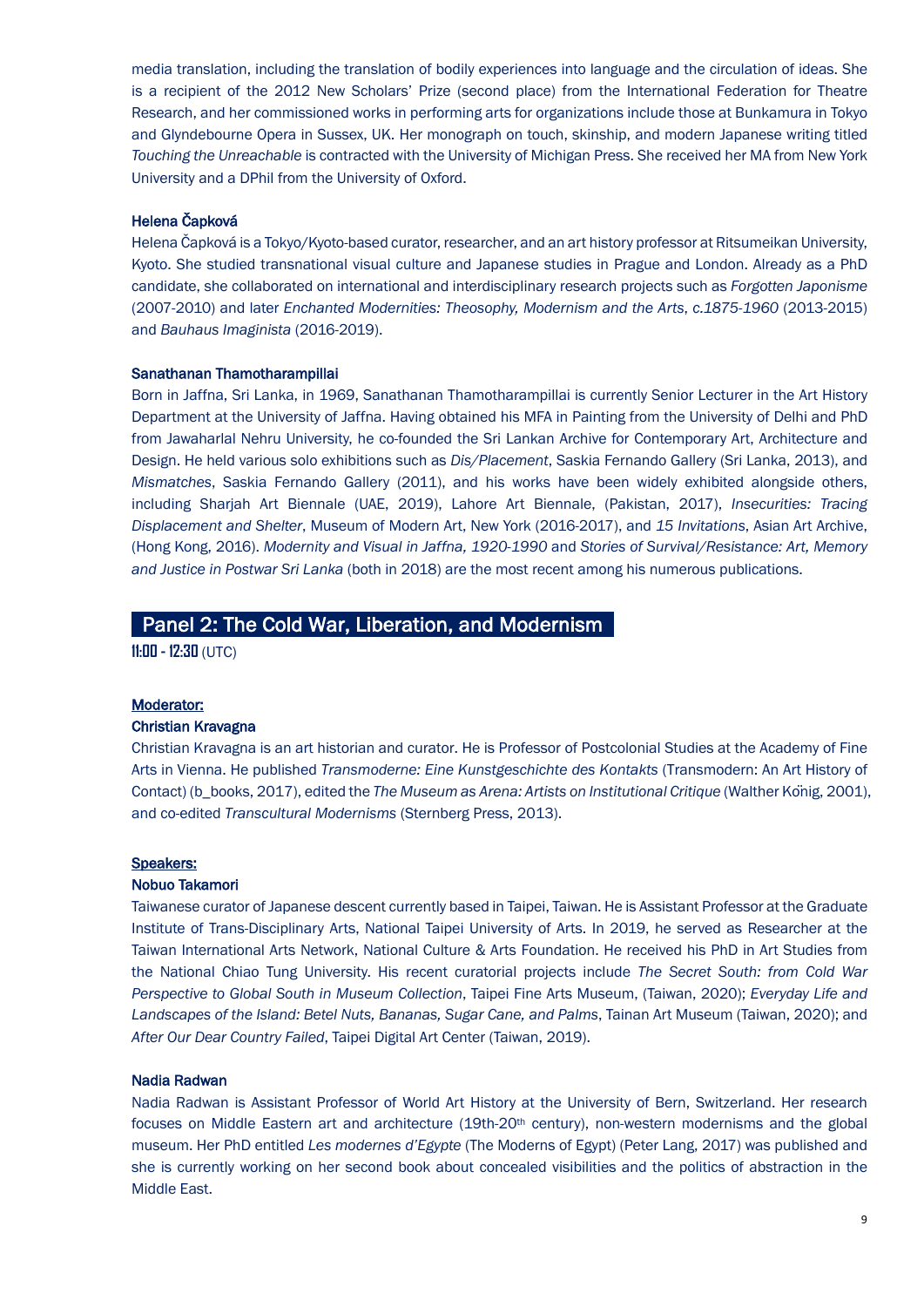#### Maria Mileeva

Maria Mileeva is Associate Lecturer at The Courtauld Institute of Art, London. She is a specialist in 20th and 21st century art and visual culture of Russia and the former Soviet Union. Her research can be grouped into the following core areas: a comparative inquiry of leftist internationalists and fellow travellers' involvement with the Soviet experiment in the interwar period; and the development of networks of socialist internationalism since 1945. The focus on transnational cultural interactions stems from her PhD (The Courtauld, 2011), which looked at the politics of exhibiting international art in the Soviet Union during the 1920s and 1930s. She is currently working on a research project that focuses on the practices of Soviet socialist realism and its reception in the former Soviet Republics, Middle East, Asia and Africa.

#### Zeigam Azizov

Born in 1963 in the Republic of Azerbaijan and currently living in London, UK. He is an artist and philosopher and his work addresses questions of time, image and techniques as well as narrative procedures of globalisation in relation to the languages of migrations, media, and the new mimesis. He exhibited his work worldwide, including most recently: the Venice Biennale (Azerbaijan Pavilion, 2019), The Time Salon (Sydney, 2017), the Venice Biennale (2011 and 2003), Tate Modern (London, 2006), House der Kunst, (Munich, Germany, 2004), Grazer Kunstverein (Graz, Austria, 2002), and TN Probe (Tokyo, 2001) among others. His recent book *The Time of the Image: A Philosophical Exploration of the Image in the Work of Bernard Stiegler* was published by Herbert von Halem Verlag in 2020.

# DAY 2: Friday, December 4, 2020

# Opening Remarks

# Sook-Kyung Lee

Sook-Kyung Lee is Senior Curator, International Art, Hyundai Tate Research Centre: Transnational, at Tate Modern. Lee previously headed Tate Research Centre: Asia-Pacific (2012-2015) and Asia (2016-2018) and led the research and acquisition of modern and contemporary art from Asia-Pacific for the Tate Collection. She recently curated the exhibition *Nam June Paik* (Tate Modern, 2020) and is co-curating a collection display *A Year in Art: Australia 1992* (Tate Modern, 2021).

# Panel 3: Multiplicity of the Postcolonial

**9:00 - 10:30** (UTC)

### Moderator:

### Michio Hayashi

Professor, Sophia University, Faculty of Liberal Arts, art historian/critic based in Tokyo. Publications include *Natsuyuki Nakanishi* (Fergus McCaffrey Gallery, 2014), *Tadaaki Kuwayama* (Edition Axel Menges, 2014), *Tracing the Graphic in Postwar Japanese Art in Tokyo 1955-1970: A New Avant-Garde* (Museum of Modern Art, New York, 2012). Co-edited a volume of Japanese postwar art criticism, *From Postwar to Postmodern: Art in Japan 1945- 1989* (Museum of Modern Art, New York, 2012).

#### Speakers:

#### Tzu Nyen Ho

Tzu Nyen Ho makes films, videos and theatrical performances that are often related to historical and philosophical texts and artefacts. His recent works are populated by metamorphic figures such as the weretiger *(One or Several Tigers*, 2017) and the triple agent (*The Nameless*, 2015), under the rubric of an ongoing meta project The Critical Dictionary of Southeast Asia (2012-).

#### Hiroki Yamamoto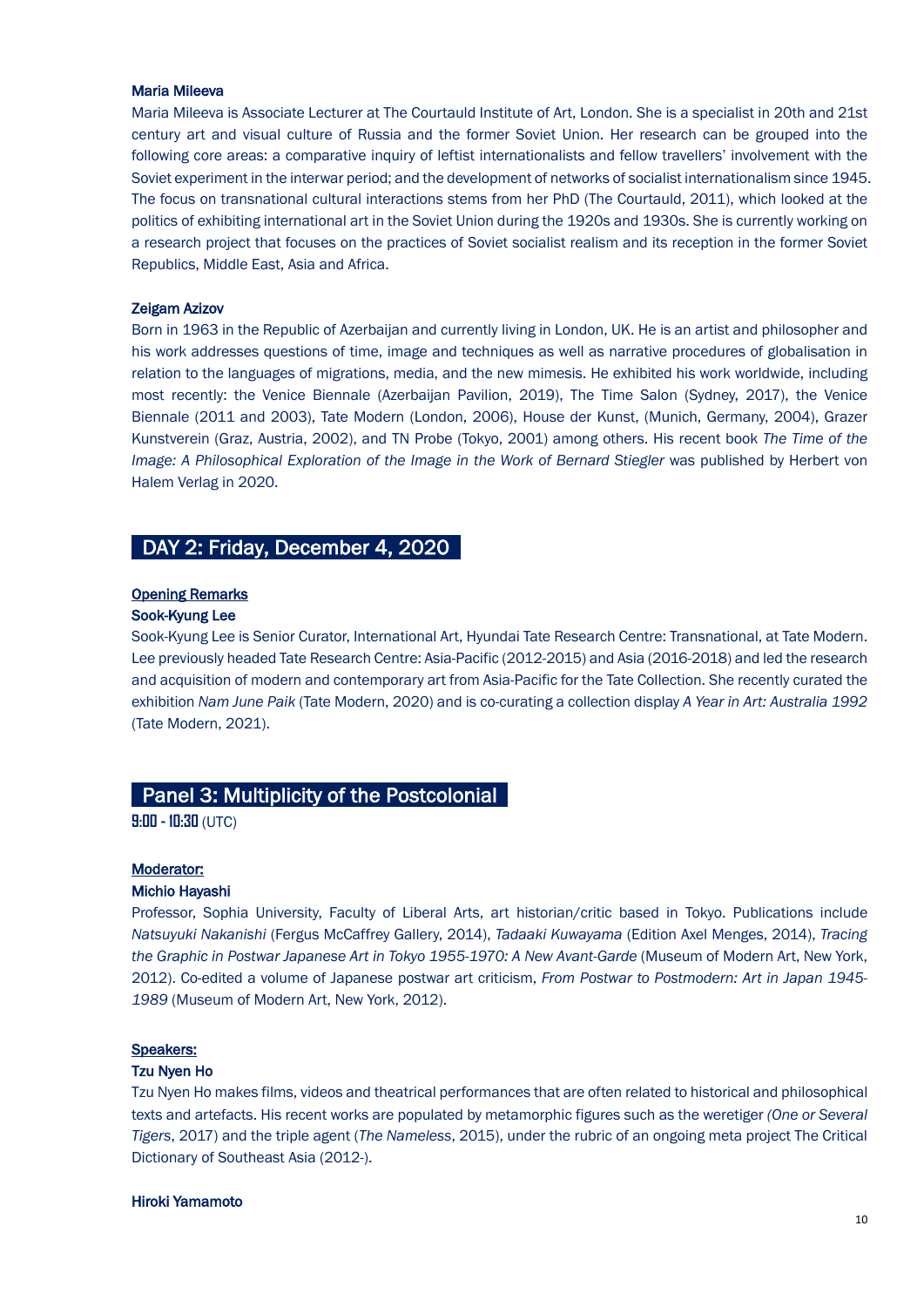Born in Chiba, Japan in 1986, Hiroki Yamamoto graduated in Social Science at Hitotsubashi University, Tokyo in 2010 and completed his MA in Fine Art at Chelsea College of Arts (UAL), London in 2013. In 2018, Yamamoto received a PhD from the University of the Arts London. From 2013 until 2018, he worked at Research Centre for Transnational Art, Identity and Nation (TrAIN) as a postgraduate research fellow. After working at Asia Culture Center (ACC) in Gwangju, South Korea, he was a postdoctoral fellow at the School of Design, The Hong Kong Polytechnic University until 2019. He is currently Assistant Professor at Tokyo University of the Arts. His publication includes *The History of Contemporary Art: Euro-America, Japan, and Transnational* (Chuo Koron Sha, 2019).

#### Jung-Yeon Ma

Born in 1980, Seoul. She is Senior Assistant Professor at Meiji University and Visiting Scholar at Tama Art University, and Tokyo correspondent of *Wolganmisool*. Her recent publications include *A Critical History of Media Art in Japan* (Artes Publishing, 2014), *Paik-Abe Correspondence* (Nam June Paik Art Center, 2018), *Exhibition Spaces Emitting Light and Sound: Contemporary Art and Image Media* (University of Tokyo Press, 2019), and *Seiko Mikami: A Critical Reader* (NTT Publishing, 2019).

#### Nodoka Odawara

Born in Sendai City, Miyagi Prefecture in 1985. Lives in Tokyo. As an artist and critic, she conducts academic research, produces works of art, and writes criticism on topics such as the transition of the atomic bomb monument in Nagasaki, and the image of female nudity in public spaces. In addition, she is the representative of a publishing company, where she is involved in the publication of a collection of articles and series about sculpture.

# Panel 4: Against the Neo-Colonial

**11:00 - 12:30** (UTC)

# Moderator:

#### Ming Tiampo

Professor of Art History, and co-director of the Centre for Transnational Cultural Analysis at Carleton University. She is interested in transcultural models that provide new structures for understanding and reconfiguring the global. She is the author of *Gutai: Decentering Modernism* (University of Chicago Press, 2011), and co-curator of *Gutai: Splendid Playground* (Guggenheim Museum, New York, 2013).

#### Speakers:

#### Pamela Corey

Pamela Nguyen Corey researches and teaches modern and contemporary art history, with a focus on Southeast Asia within broader transnational Asian and global contexts. She received her BA (Studio Art) from the University of California, Irvine, and her PhD (History of Art and Visual Studies) from Cornell University, and is currently Lecturer in the History of Art and Archaeology department at SOAS University of London. She is the author of *The City in Time: Contemporary Art and Urban Form in Vietnam and Cambodia* (University of Washington Press, 2021), and her writing is featured in numerous academic journals, exhibition catalogues, and platforms for artistic and cultural commentary. Together with Wenny Teo she is guest co-editor of *Voice as Form*, a special issue of *Oxford Art Journal* (2020).

#### Ana Bilbao

Ana Bilbao is Lecturer in Modern and Contemporary Art at the University of York, UK. Her research explores extractivism through the lens of visual culture, histories of exhibition-making and art institutions, as well as contemporary art from the Global South, mainly from South East Asia and Latin America. Prior to joining York, she was editor of *Afterall Journal*, research fellow at Afterall Research Centre at Central Saint Martins, University of the Arts London, and teaching fellow at the University of Essex. In 2017 she was Visiting Scholar in the Art History Department at KU Leuven, Belgium.